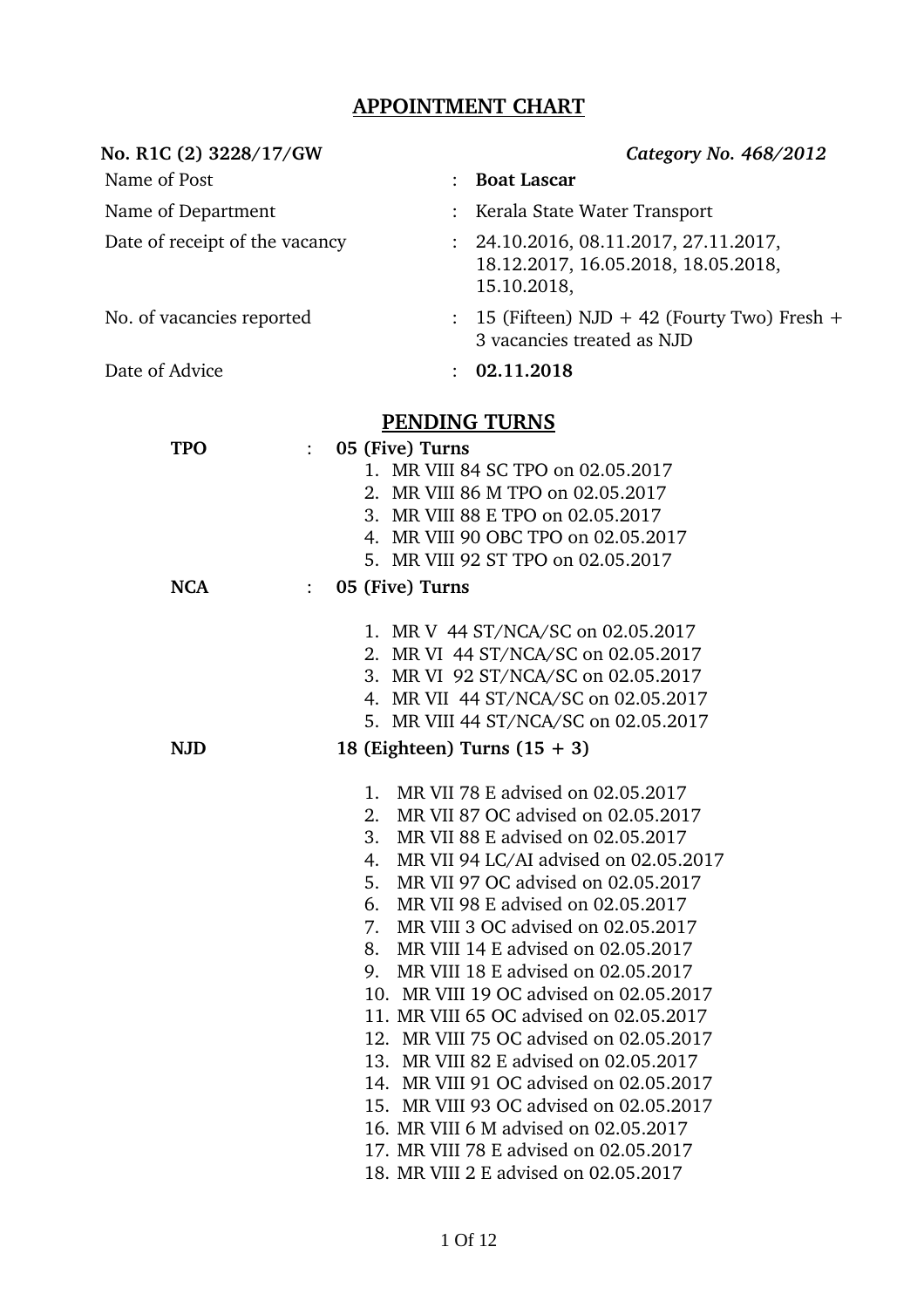# **MAIN ROTATION TO BE CONTINUED FROM MR VIII 94 LC/AI**

| Sl.<br>No.     | <b>Name and Address</b>                                                                                              | Rank<br>No.      | Community                  | <b>Rotation</b> as<br>approved by the<br>Commission                                                               | <b>Remarks</b> |
|----------------|----------------------------------------------------------------------------------------------------------------------|------------------|----------------------------|-------------------------------------------------------------------------------------------------------------------|----------------|
| $\mathbf{1}$   | <b>VINOD K</b><br>MOONUMUKKIL KATTIL<br>NENMENI THEKKU<br><b>KOLLAM 691602</b>                                       | $R - 209$        | $SC -$<br><b>PULAYA</b>    | MR VIII 84 SC TPO<br>on 02.05.2017 now<br>satisfied. NCA<br>Compensation to MR<br>V 44 ST/NCA/SC. No<br>ST/NCA/SC | <b>BC</b>      |
| $\overline{2}$ | <b>SAIFUDEEN KA</b><br><b>KATTANATH HOUSE</b><br><b>MANNANCHERRY</b><br>PONNAD PO<br><b>ALAPPUZHA</b>                | $R - 1$<br>(S/L) | ISLAM-<br><b>MUSLIM</b>    | MR VIII 86 M TPO on<br>02.05.2017 now<br>satisfied.                                                               | <b>BC</b>      |
| 3              | <b>MANU V S</b><br>VALAYAMPARAMBIL HOUSE<br><b>POLASSERY</b><br>VAIKOM PO<br>KOTTAYAM 686141                         | $R - 73$         | <b>DHEEVARA</b>            | MR VIII 95 OC                                                                                                     | <b>OC</b>      |
| $\overline{4}$ | <b>MUKESH KUMAR K S</b><br><b>KATTUNKAL HOUSE</b><br><b>KATTOOR PO</b><br>ALAPPUZHA 688546                           | $R - 75$         | $HINDU -$<br><b>EZHAVA</b> | MR VIII 97 OC                                                                                                     | OC             |
| 5              | <b>SHAJI S S</b><br><b>SHAJI SADANAM</b><br><b>MYLAKKARA</b><br>MYLAKKARA PO,<br><b>THIRUVANANTHAPURAM</b><br>695572 | $R - 78$         | $HINDU -$<br><b>EZHAVA</b> | MR VIII 88 E TPO on<br>02.05.2017 now<br>satisfied                                                                | <b>BC</b>      |
| 6              | <b>AKHIL B</b><br>PADINJAREKAREESSERIL<br>VALIYAPARAMBU P O<br><b>KARTHIKAPPALLY</b><br>ALAPPUZHA 690566             | $R - 89$         | HINDU-<br><b>EZHAVA</b>    | NJD Compensation to<br>MR VII 78 E advised<br>on 02.05.2017 now<br>satisfied                                      | <b>BC</b>      |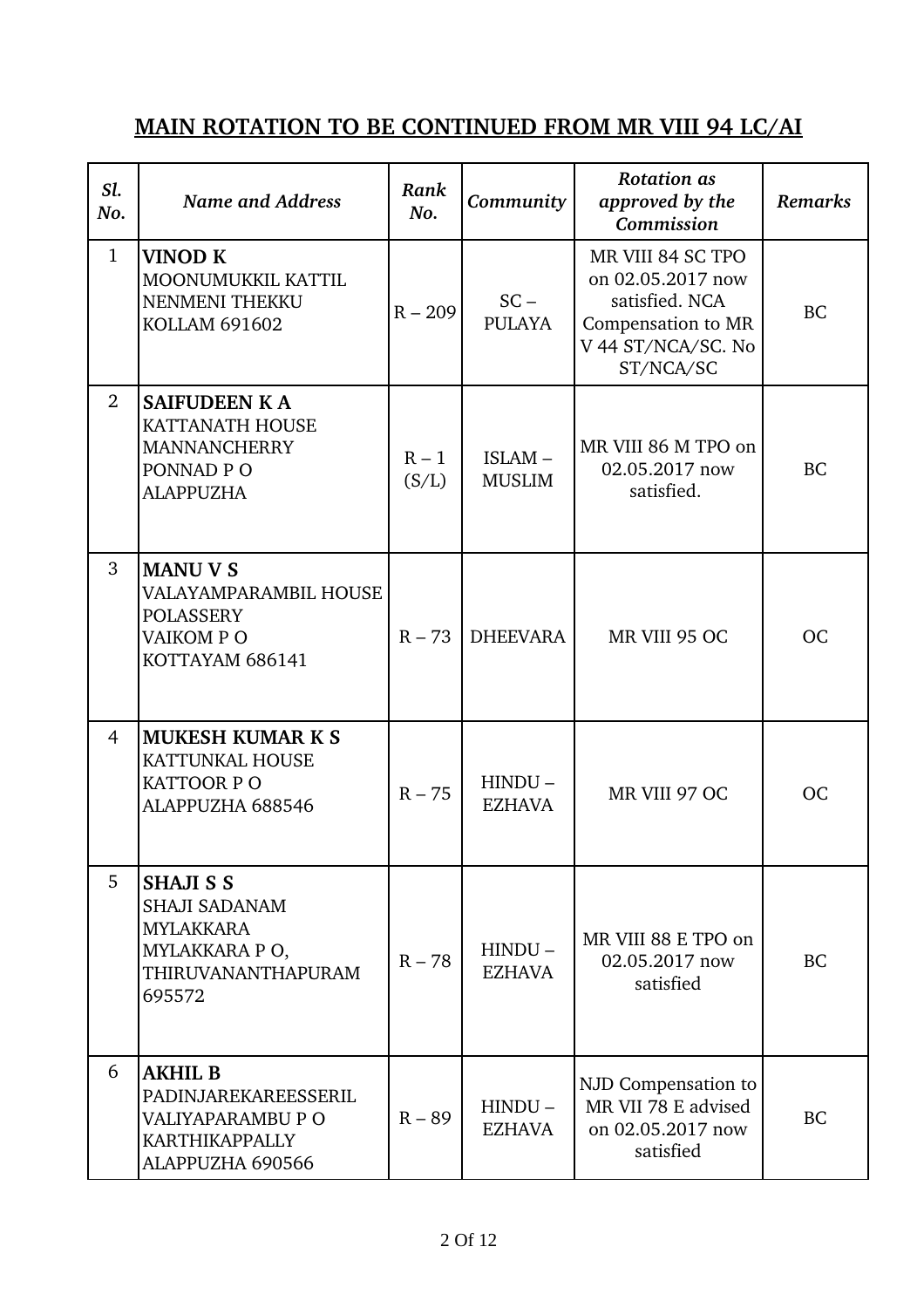| Sl.<br>No. | <b>Name and Address</b>                                                                                      | Rank<br>No. | Community                        | <b>Rotation</b> as<br>approved by the<br>Commission                                 | <b>Remarks</b> |
|------------|--------------------------------------------------------------------------------------------------------------|-------------|----------------------------------|-------------------------------------------------------------------------------------|----------------|
| 7          | <b>SARATHPRASAD S S</b><br><b>SREEBHAVANAM</b><br>PANAVALLY, CHERTHALA<br>PANAVALLY PO,<br>ALAPPUZHA 688566  | $R - 76$    | <b>DHEEVARA</b>                  | NJD Compensation to<br>MR VII 87 OC advised<br>on 02.05.2017 now<br>satisfied       | <b>OC</b>      |
| 8          | <b>SALIMRAJ P P</b><br>PUHTENPURACKAL<br>THYCATTUSSERY<br>MANAPPURAM PO,<br>CHERTHALA, ALAPPUZHA             | $R - 92$    | $HINDU -$<br><b>EZHAVA</b>       | NJD Compensation to<br>MR VII 88 E advised<br>on 02.05.2017 now<br>satisfied        | <b>BC</b>      |
| 9          | <b>BIJUPV</b><br>PULICKAL HOUSE<br><b>VETTACKAL</b><br>ALAPPUZHA 688587                                      | $R - 149$   | <b>LATIN</b><br><b>CATHOLICS</b> | NJD Compensation to<br>MR VII 94 LC/AI<br>advised on<br>02.05.2017 now<br>satisfied | <b>BC</b>      |
| 10         | <b>VIJAYA KUMAR A</b><br>MAPPILASSERIL PUTHUVAL<br><b>ASHTAMUDI</b><br>ASHTAMUDI PO,<br><b>KOLLAM 691602</b> | $R - 77$    | $\left( \cdot \right)$           | NJD Compensation to<br>MR VII 97 OC advised<br>on 02.05.2017 now<br>satisfied       | <b>OC</b>      |
| 11         | <b>RAMJITH N J</b><br>KOCHUVELI HOUSE<br>PERUMPALAM, CHERTHALA<br>PERUMPALAM PO<br>ALAPPUZHA 688570          | $R - 93$    | $HINDU -$<br><b>EZHAVA</b>       | NJD Compensation to<br>MR VII 98 E advised<br>on 02.05.2017 now<br>satisfied        | <b>BC</b>      |
| 12         | <b>AJEESH V P</b><br>VALLAPURACKAL<br><b>MUHAMMA</b><br><b>MUHAMMA PO</b><br>ALAPPUZHA 688525                | $R - 81$    | <b>DHEEVARA</b>                  | NJD Compensation to<br>MR VIII 3 OC advised<br>on 02.05.2017 now<br>satisfied       | <b>OC</b>      |
| 13         | SANTHOSH KUMAR V C<br>VELETHEDATHU<br><b>KAINAKARY</b><br><b>KANAKARY PO</b><br>ALAPPUZHA 688501             | $R - 94$    | $HINDU -$<br><b>EZHAVA</b>       | NJD Compensation to<br>MR VIII 14 E advised<br>on 02.05.2017 now<br>satisfied       | <b>BC</b>      |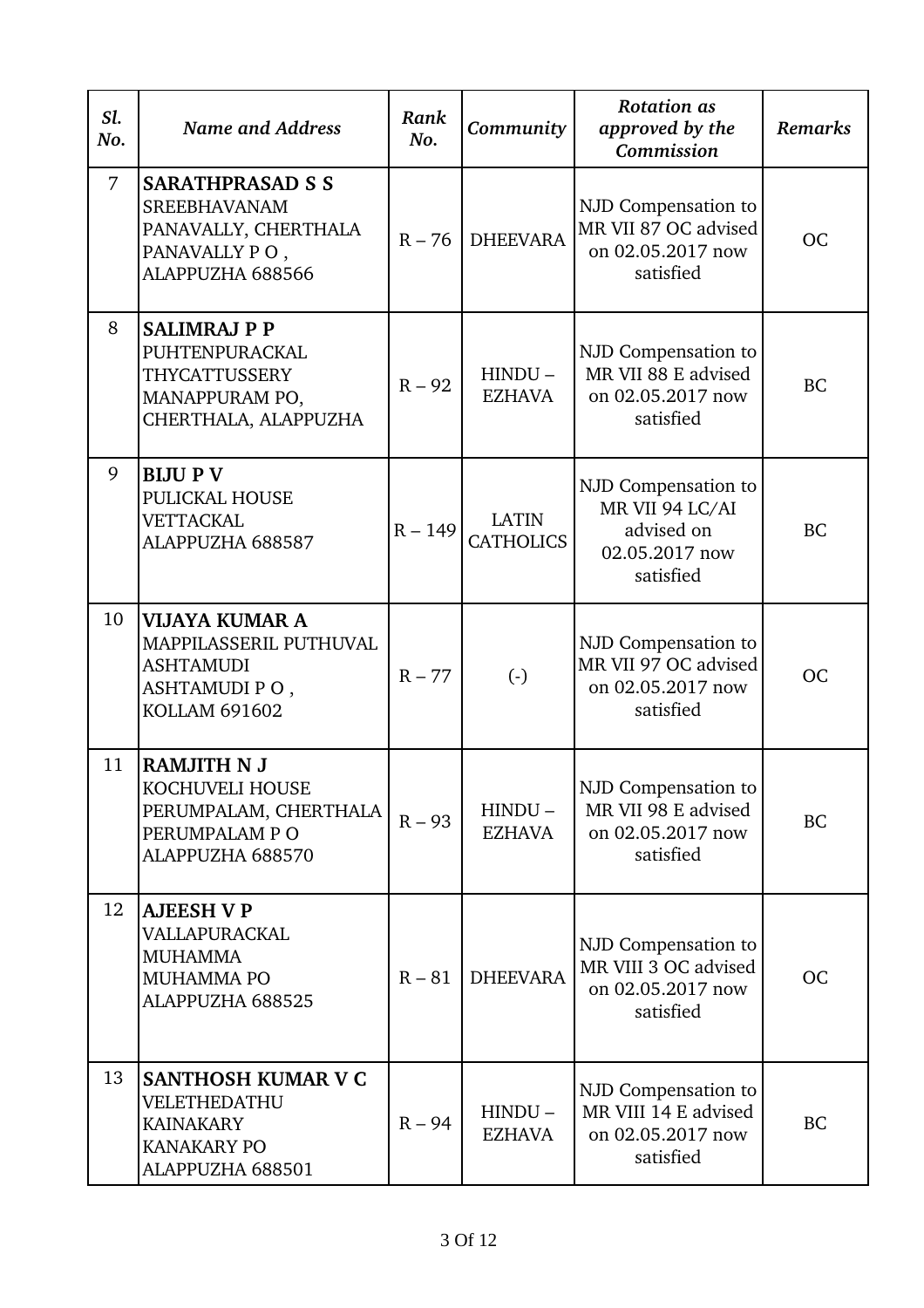| Sl.<br>No. | <b>Name and Address</b>                                                                                              | Rank<br>No. | Community                  | <b>Rotation</b> as<br>approved by the<br>Commission                               | <b>Remarks</b> |
|------------|----------------------------------------------------------------------------------------------------------------------|-------------|----------------------------|-----------------------------------------------------------------------------------|----------------|
| 14         | <b>BIJUMON V V</b><br><b>VELIYIL HOUSE</b><br>CHETHY PO,<br><b>MARARIKULAM</b><br>ALAPPUZHA 688530                   | $R - 95$    | $HINDU -$<br><b>EZHAVA</b> | NJD Compensation to<br>MR VIII 18 E advised<br>on 02.05.2017 now<br>satisfied     | BC             |
| 15         | <b>GANAPRIYAN T P</b><br>THEKKEDATHU<br>THRICHATTUKULAM<br>THRICHATTUKULAM PO,<br>ALAPPUZHA 688526                   | $R - 82$    | <b>DHEEVARA</b>            | NJD Compensation to<br>MR VIII 19 OC<br>advised on<br>02.05.2017 now<br>satisfied | OC             |
| 16         | <b>ARUN K J</b><br><b>JAYAKRISHNA</b><br><b>MYLAKKARA</b><br>MYLAKKARA PO,<br>THIRUVANANTHAPURAM<br>695572           | $R - 83$    | $\left( -\right)$          | NJD Compensation to<br>MR VIII 65 OC<br>advised on<br>02.05.2017 now<br>satisfied | <b>OC</b>      |
| 17         | <b>SARAN PRAKASH P</b><br><b>SARAN NIVAS</b><br>KIZHAKKEKKARA SOUTH,<br><b>VALIYAPARAMPU P O</b><br>ALAPPUZHA 690566 | $R - 84$    | $\left( \cdot \right)$     | NJD Compensation to<br>MR VIII75 OC<br>advised on<br>02.05.2017 now<br>satisfied  | OC             |
| 18         | <b>SHAJIMON P</b><br>NEDIYAMPOLAYIL<br><b>GURUPURAM</b><br><b>AVALOOKKUNNU P O</b><br><b>ALAPPUZHA</b>               | $R - 104$   | $HINDU -$<br><b>EZHAVA</b> | NJD Compensation to<br>MR VIII 82 E advised<br>on 02.05.2017 now<br>satisfied     | <b>BC</b>      |
| 19         | <b>RETHEESH V R</b><br>MANGODATHU<br>PERUMBALAM PO,<br><b>CHERTHALA</b><br>ALAPPUZHA 688570                          | $R - 85$    | <b>DHEEVARA</b>            | NJD Compensation to<br>MR VIII 91 OC<br>advised on<br>02.05.2017 now<br>satisfied | <b>OC</b>      |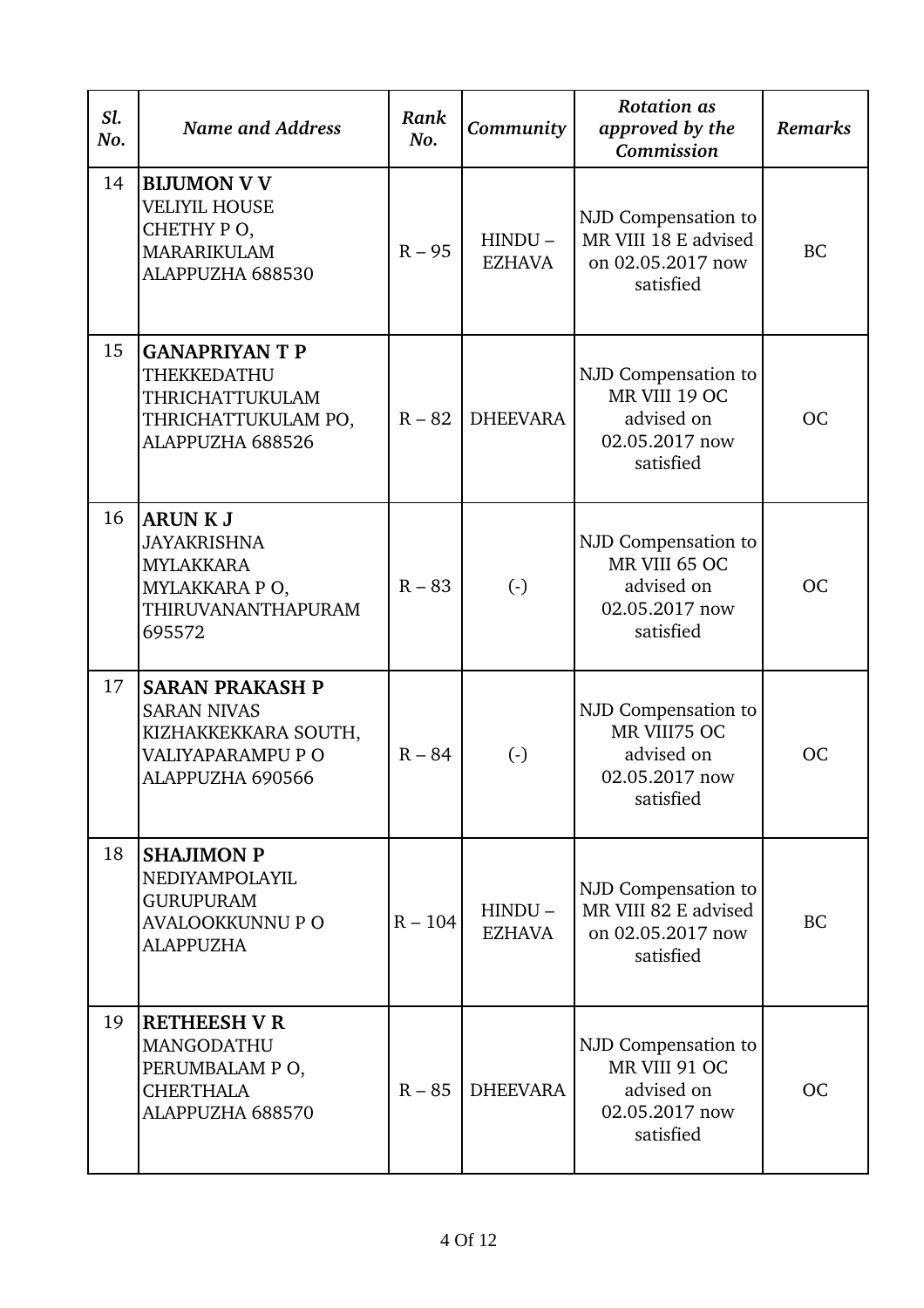| Sl.<br>No. | <b>Name and Address</b>                                                                                                | Rank<br>No.      | Community                         | <b>Rotation</b> as<br>approved by the<br>Commission                               | <b>Remarks</b> |
|------------|------------------------------------------------------------------------------------------------------------------------|------------------|-----------------------------------|-----------------------------------------------------------------------------------|----------------|
| 20         | <b>SANDEEP R</b><br>SANDHYA NILAYAM<br>PERUMBALAM<br>PERUMBALAM PO,<br>ALAPPUZHA 688570                                | $R - 86$         | $\left( -\right)$                 | NJD Compensation to<br>MR VIII 93 OC<br>advised on<br>02.05.2017 now<br>satisfied | <b>OC</b>      |
| 21         | <b>MANOJ D S</b><br>DEVASAWAMPARAMBIL<br>HOUSE, PIZHALA<br>PIZHALA PO<br>ERNAKULAM 682027                              | $R - 115$        | $OBC -$<br><b>KUDUMBIS</b>        | MR VIII 90 OBC TPO<br>on 02.05.2017 now<br>satisfied                              | <b>BC</b>      |
| 22         | <b>ABHIJITH S</b><br><b>USHA BHAVAN</b><br><b>ARUVIKUZHI</b><br><b>VEERANAKAVU P O</b><br>THIRUVANANTHAPURAM<br>695572 | $R - 245$        | $SC -$<br><b>MANNAN</b>           | MR VIII 92 ST. No<br>ST/NCA/SC                                                    | <b>BC</b>      |
| 23         | <b>VIPIN ANTONY V G</b><br>VALIYAPARAMBIL HOUSE<br><b>CHENNUR</b><br><b>KOTHAD</b><br><b>ERNAKULAM</b>                 | $R - 193$        | <b>LATIN</b><br><b>CATHOLICS</b>  | MR VIII 94 LC/AI<br>TPO now satisfied                                             | <b>BC</b>      |
| 24         | <b>SHAHUL HAMEED M</b><br>PARAKKAL (H)<br>MUNDAPPALAM KONDOTTY<br>KONDOTTY PO<br>MALAPPURAM 673638                     | $R - 2$<br>(S/L) | ISLAM-<br><b>MAPPILA</b>          | MR VIII 96 M TPO<br>now satisfied                                                 | BC             |
|            |                                                                                                                        |                  | MR VIII 98 E TPO to keep 50% rule |                                                                                   |                |
| 25         | <b>SYAM KUMAR T C</b><br><b>THOTTUCHIRA</b><br>THALAYAZHAM, VAIKOM<br>THALAYAZHAM P O<br>KOTTAYAM 686607               | $R - 87$         | <b>DHEEVARA</b>                   | MR VIII 99 OC                                                                     | <b>OC</b>      |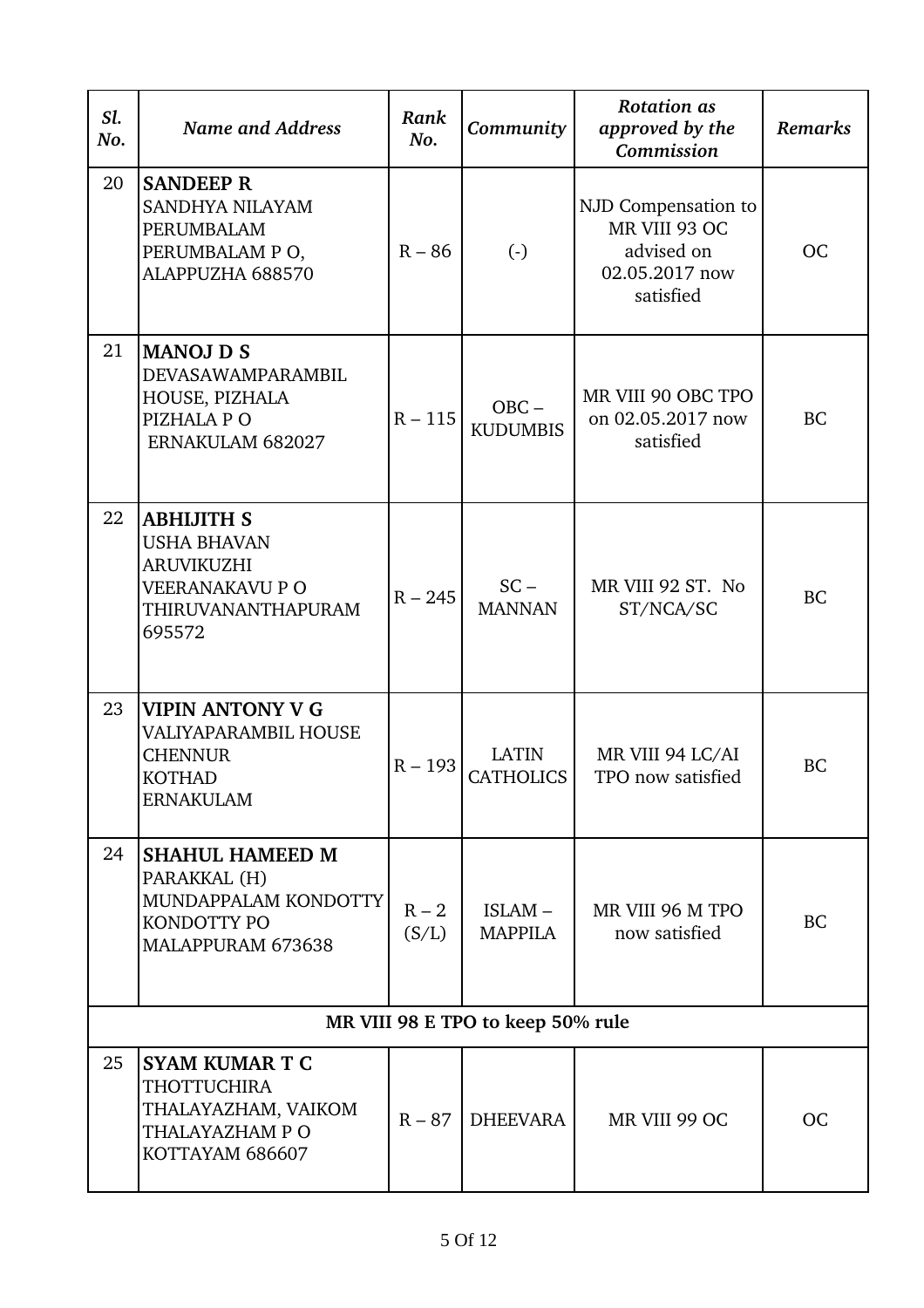| Sl.<br>No. | <b>Name and Address</b>                                                                              | Rank<br>No. | Community                          | <b>Rotation as</b><br>approved by the<br>Commission | Remarks   |
|------------|------------------------------------------------------------------------------------------------------|-------------|------------------------------------|-----------------------------------------------------|-----------|
|            |                                                                                                      |             | MR VIII 100 V TPO to keep 50% rule |                                                     |           |
| 26         | <b>SUDHEESH V S</b><br>VALAYAMPARAMBIL<br>POLASSERY VAIKOM<br>KOTTAYAM 686141                        | $R - 88$    | <b>DHEEVARA</b>                    | MRIX 1 OC                                           | <b>OC</b> |
|            |                                                                                                      |             | MR IX 2 E TPO to keep 50% rule     |                                                     |           |
| 27         | <b>KALESH A P</b><br>ARAYASSERI NIKARTHU<br><b>POLASSERY</b><br>VAIKOM PO<br><b>KOTTAYAM</b>         | $R - 91$    | <b>DHEEVARA</b>                    | MRIX 3 OC                                           | <b>OC</b> |
|            |                                                                                                      |             | MR IX 4 SC TPO to keep 50% rule    |                                                     |           |
| 28         | <b>VIPIN CT</b><br><b>CHANIYIL</b><br>PERUMPALAM<br>PERUMPALAM PO,<br>ALAPPUZHA 688570               | $R - 96$    | <b>DHEEVARA</b>                    | MRIX 5 OC                                           | <b>OC</b> |
|            |                                                                                                      |             | MR IX 6 M TPO to keep 50% rule     |                                                     |           |
| 29         | <b>SEBASTIAN THOMAS</b><br><b>PATTATHIL</b><br><b>EDATHUA</b><br>CHEKKIDIKAD P O<br><b>ALAPPUZHA</b> | $R - 97$    | $\left( -\right)$                  | MRIX 7 OC                                           | ОC        |
| 30         | <b>JAYESH C P</b><br>PADINJAREKALAPPURAKKAL<br>PERUMPALAM<br>PERUMPALAM PO,<br>ALAPPUZHA 688570      | $R - 113$   | $HINDU -$<br><b>EZHAVA</b>         | MR VIII 98 E TPO<br>now satisfied                   | <b>BC</b> |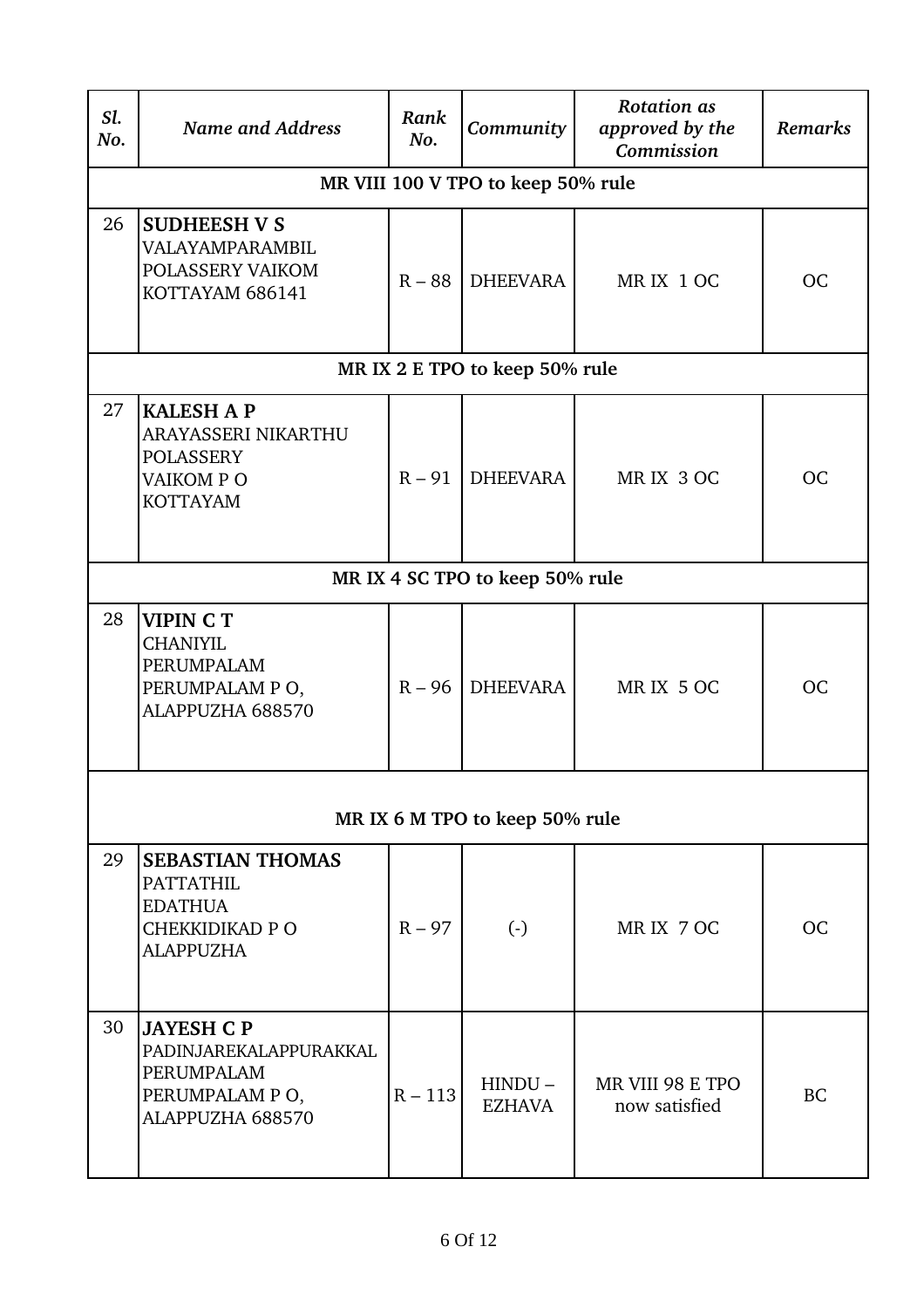| Sl.<br>No. | <b>Name and Address</b>                                                                                        | Rank<br>No.      | Community                          | <b>Rotation</b> as<br>approved by the<br>Commission                                            | Remarks   |
|------------|----------------------------------------------------------------------------------------------------------------|------------------|------------------------------------|------------------------------------------------------------------------------------------------|-----------|
| 31         | <b>SUDHEESH K S</b><br>KOCHUVEETIL CHIRAYIL<br><b>POLLETHAI</b><br><b>ALAPPUZHA</b>                            | $R - 166$        | <b>VISWAKAR</b><br>MA              | MR VIII 100 V TPO<br>now satisfied                                                             | BC        |
| 32         | <b>SURESH T HARSHAN</b><br>THURUTHEAL HOUSE<br>NEHRU TROPHY WARD<br><b>AVALOOKUNNU P O</b><br>ALAPPUZHA 688006 | $R - 114$        | $HINDU -$<br><b>EZHAVA</b>         | MR IX 2 E TPO now<br>satisfied                                                                 | BC        |
|            |                                                                                                                |                  | MR IX 8 LC/AI TPO to keep 50% rule |                                                                                                |           |
| 33         | <b>KRISHNAKUMAR G</b><br><b>SREECHITHIRA</b><br><b>ADICHIRA</b><br><b>KARIPPODE</b><br><b>PALAKKAD</b>         | $R - 100$        | $\left( \cdot \right)$             | MRIX 9 OC                                                                                      | <b>OC</b> |
|            |                                                                                                                |                  | MR IX 10 OBC TPO to keep 50% rule  |                                                                                                |           |
| 34         | <b>SAREESH K S</b><br>KOCHUVADAKKUZHY<br>POLASSERYBHAGAM,<br><b>VAIKOM</b><br>KOTTAYAM 686141                  |                  | $R - 101$ DHEEVARA                 | <b>MR IX 11 OC</b>                                                                             | <b>OC</b> |
| 35         | <b>NISHANTH R</b><br><b>RAMESH VILASAM</b><br><b>KANDRAMKANI</b><br>PATTAMTHURUTHU P O<br><b>KOLLAM 691601</b> | $R - 1$<br>(S/L) | $SC -$<br><b>PULAYA</b>            | MR IX 4 SC TPO now<br>satisfied. NCA<br>Compensation to MR<br>VI 44 ST/NCA/SC.<br>No SC/NCA/SC | <b>BC</b> |
| 36         | <b>SHEFEEK SHERIEF</b><br>PUTHE PARAMBU<br><b>VATTAYAL WARD</b><br>THIRUVAMPADY PO<br>ALAPPUZHA 688002         | $R - 3$<br>(S/L) | ISLAM-<br><b>MUSLIM</b>            | MR IX 6 M TPO now<br>satisfied                                                                 | <b>BC</b> |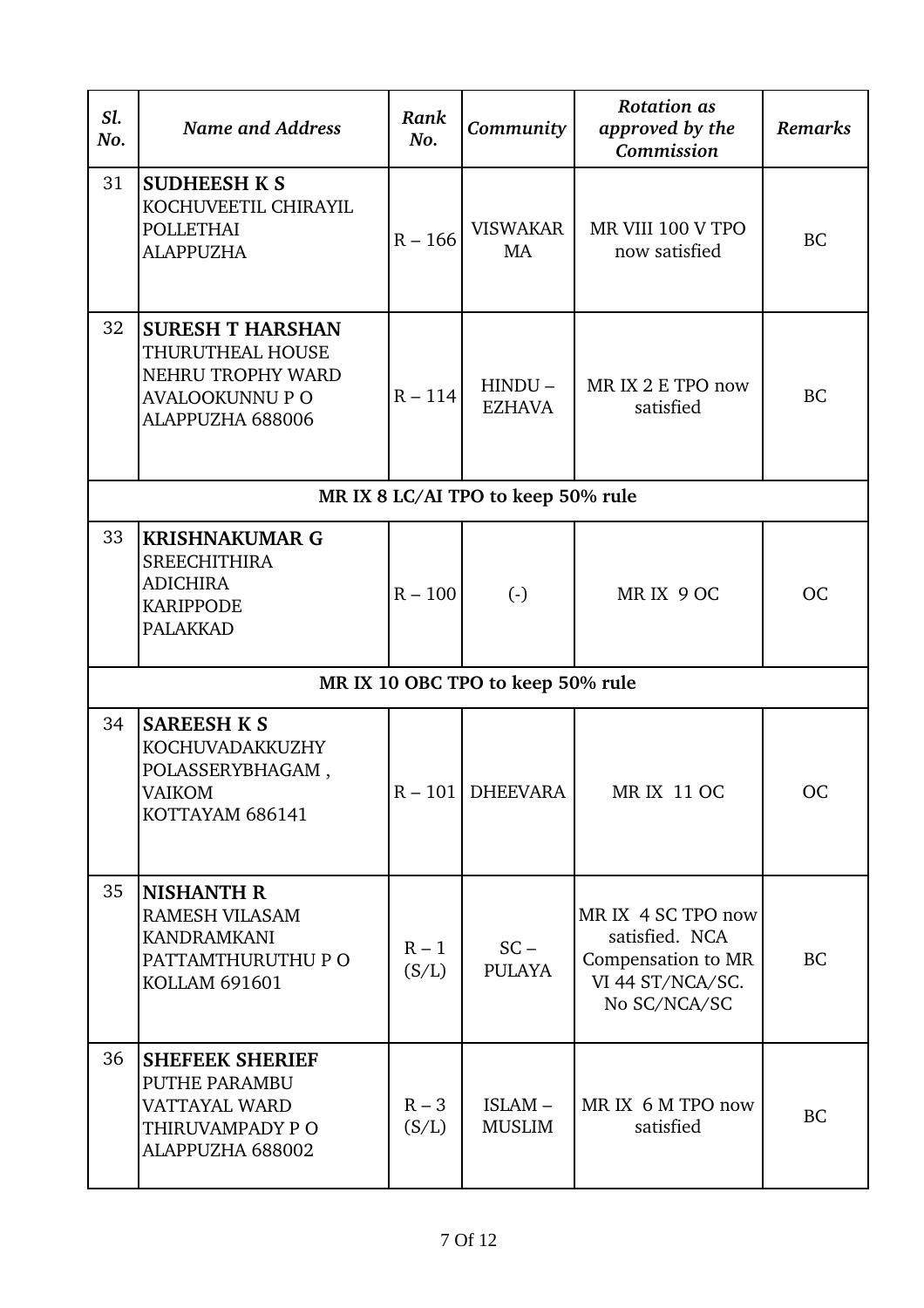| Sl.<br>No. | <b>Name and Address</b>                                                                                                                          | Rank<br>No.      | Community                        | <b>Rotation</b> as<br>approved by the<br>Commission                        | <b>Remarks</b> |
|------------|--------------------------------------------------------------------------------------------------------------------------------------------------|------------------|----------------------------------|----------------------------------------------------------------------------|----------------|
| 37         | <b>VINSE JOSE</b><br><b>PALACKAL</b><br><b>PUNNAPRA</b><br>PUNNAPRA PO<br>ALAPPUZHA 688004                                                       | $R - 196$        | <b>LATIN</b><br><b>CATHOLICS</b> | MR IX 8 LC/AI TPO<br>now satisfied                                         | <b>BC</b>      |
| 38         | <b>SREENI S</b><br><b>PATTATHUVELI</b><br><b>SL PURAM</b><br><b>ALAPPUZHA</b>                                                                    | $R - 122$        | $OBC -$<br><b>KUDUMBIS</b>       | MR IX 10 OBC TPO<br>now satisfied                                          | <b>BC</b>      |
| 39         | <b>SUNIL KUMAR A M</b><br><b>AMBATTUPARAMBIL</b><br><b>HOUSE</b><br>CHARIYAMTHURUTHU,<br><b>VARAPPUZHA</b><br>VARAPPUZHA PO,<br>ERNAKULAM 683517 | $R - 2$<br>(S/L) | $SC -$<br><b>PULAYA</b>          | MR IX 12 SC. NCA<br>Compensation to MR<br>VI 92 ST/NCA/SC.<br>No ST/NCA/SC | <b>BC</b>      |
| 40         | <b>ANILKUMAR A</b><br><b>MRITHUMJAYA NIVAS</b><br>T V PURAM P O,<br><b>VAIKOM</b><br>KOTTAYAM 686606                                             |                  | $R - 102$ D – VALAN              | <b>MR IX 13 OC</b>                                                         | OC             |
| 41         | <b>MANEESHMON C K</b><br><b>CHOTHIRAM</b><br><b>KUNNUMMA</b><br>KAVALAM,<br>ALAPPUZHA 688506                                                     | $R - 116$        | $HINDU -$<br><b>EZHAVA</b>       | <b>MR IX 27 OC</b>                                                         | <b>OC</b>      |
| 42         | VISHNU PRAKASH O P<br><b>ODATTU</b><br><b>POLASSERY</b><br>VAIKOM PO<br>KOTTAYAM 686141                                                          |                  | $R - 103$ D – VALAN              | <b>MR IX 15 OC</b>                                                         | OC             |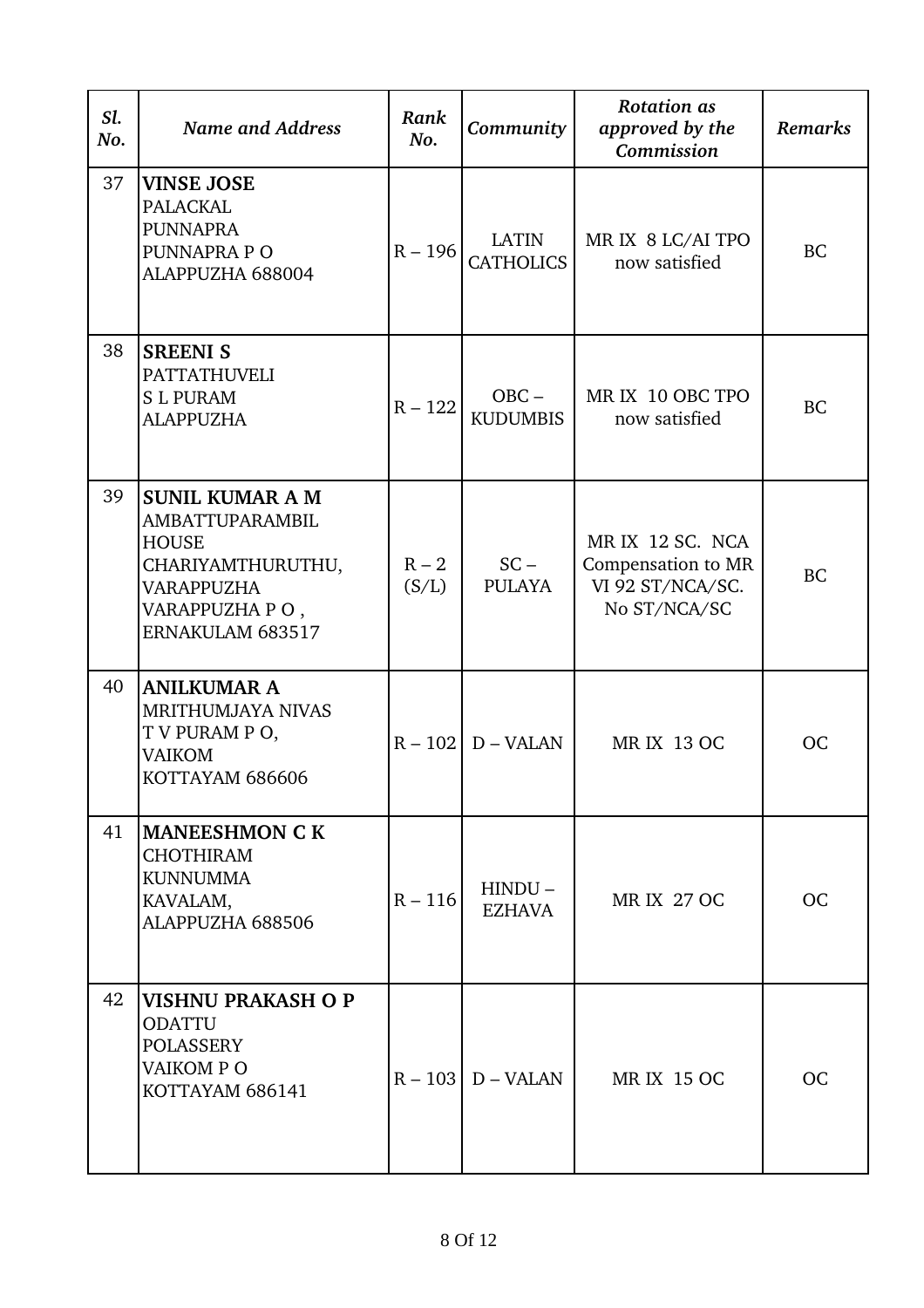| Sl.<br>No. | <b>Name and Address</b>                                                                                                             | Rank<br>No.      | Community                  | <b>Rotation</b> as<br>approved by the<br>Commission | <b>Remarks</b> |
|------------|-------------------------------------------------------------------------------------------------------------------------------------|------------------|----------------------------|-----------------------------------------------------|----------------|
| 43         | <b>NOUFAL A</b><br><b>CHETHUVELIYIL HOUSE</b><br>PALLATHURUTHY<br>ALAPPUZHA 688009                                                  | $R - 4$<br>(S/L) | ISLAM-<br><b>MUSLIM</b>    | <b>MR IX 16 M</b>                                   | <b>BC</b>      |
| 44         | <b>JAYARAJAN N J</b><br>NIKARTHILCOLONY<br>T V PURAM P O, VAIKOM<br>KOTTAYAM 686606                                                 |                  | $R - 106$ D – VALAN        | <b>MR IX 17 OC</b>                                  | <b>OC</b>      |
| 45         | HARIKUMAR M B<br><b>KUMARAMANDIRAM</b><br><b>ITHIPUZHA</b><br>UDAYANAPURAM PO,<br>KOTTAYAM 686143                                   | $R - 117$        | $HINDU -$<br><b>EZHAVA</b> | <b>MR IX 29 OC</b>                                  | <b>OC</b>      |
| 46         | <b>SAJI KUMAR S</b><br><b>SUNIL BHAVAN</b><br>KUNNILVILAVEEDU,<br><b>DEVANCODE</b><br>MYLAKKARA P O<br>THIRUVANANTHAPURAM<br>695572 | $R - 107$        | $\left( -\right)$          | <b>MR IX 19 OC</b>                                  | <b>OC</b>      |
| 47         | <b>JITHIN DEV S S</b><br><b>CHAMAVILA PUTHENVEEDU</b><br>KALLIKKADU<br><b>MYLAKKARA P O</b><br>THIRUVANANTHAPURAM<br>695572         | $R - 230$        | <b>VISWAKAR</b><br>MA      | <b>MR IX 20 V</b>                                   | <b>BC</b>      |
| 48         | <b>AMBUJAKSHAN V N</b><br>PUTHUVALNIKARTH<br>VARANADU PO,<br><b>CHERTHALA</b><br>ALAPPUZHA 688543                                   |                  | $R - 108$ DHEEVARA         | <b>MR IX 21 OC</b>                                  | <b>OC</b>      |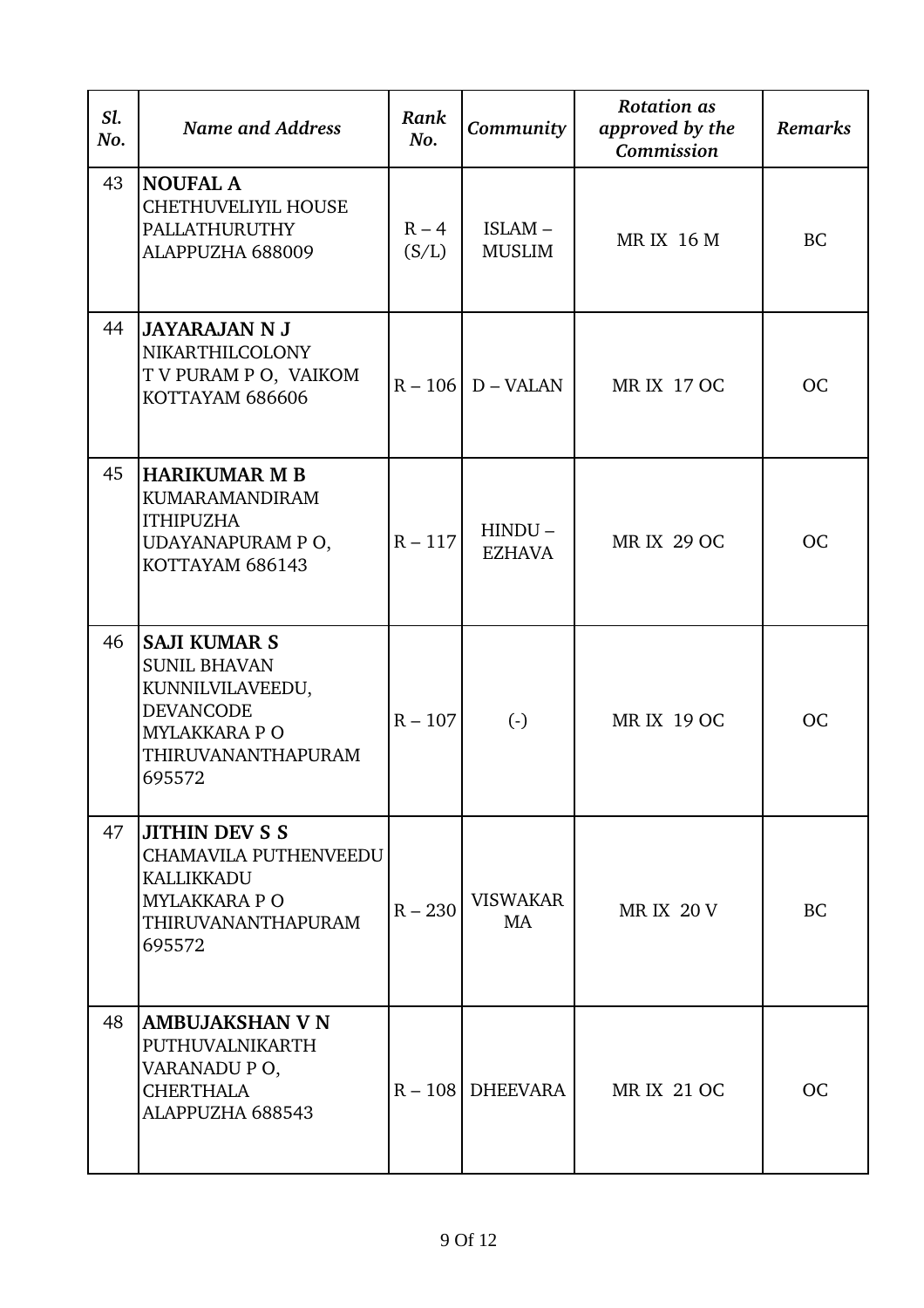| Sl.<br>No. | <b>Name and Address</b>                                                                                    | Rank<br>No. | Community                           | <b>Rotation</b> as<br>approved by the<br>Commission | <b>Remarks</b> |
|------------|------------------------------------------------------------------------------------------------------------|-------------|-------------------------------------|-----------------------------------------------------|----------------|
|            |                                                                                                            |             | MR IX 22 LC/AI TPO to keep 50% rule |                                                     |                |
| 49         | <b>NIDHEESH KN</b><br>KIZHAKKE MATTEL HOUSE<br><b>AROOKUTTY</b><br><b>AROOKUTTY PO</b><br>ALAPPUZHA 688535 |             | $R - 111$ DHEEVARA                  | <b>MR IX 23 OC</b>                                  | <b>OC</b>      |
|            |                                                                                                            |             | MR IX 24 SC TPO to keep 50% rule    |                                                     |                |
| 50         | <b>PRASANTH K P</b><br><b>KIZHAKKECHIRA</b><br><b>MANNANCHERRY</b><br><b>ALAPPUZHA</b>                     |             | $R - 112$ DHEEVARA                  | <b>MR IX 25 OC</b>                                  | <b>OC</b>      |
|            |                                                                                                            |             | MR IX 26 M TPO to keep 50% rule     |                                                     |                |
| 51         | <b>MONICHAN P P</b><br>PUTHENPURACKAL<br>KUTTAMANGALAM P O<br>ALAPPUZHA 688501                             | $R - 118$   | $HINDU -$<br><b>EZHAVA</b>          | <b>MR IX 14 E</b>                                   | <b>BC</b>      |
|            |                                                                                                            |             | MR IX 28 E TPO to keep 50% rule     |                                                     |                |
| 52         | <b>VISHNUR</b><br>PADANNAYIL VEEDU<br>NENMENI NORTH<br>MUNROETHURUTHU P O<br><b>KOLLAM 691502</b>          | $R - 127$   | $HINDU -$<br><b>EZHAVA</b>          | <b>MRIX 18 E</b>                                    | <b>BC</b>      |
|            |                                                                                                            |             | MR IX 30 M TPO to keep 50% rule     |                                                     |                |
| 53         | <b>ROY P S</b><br>PERINGIZHAVELI<br><b>KAYIPPURAM</b><br>MUHAMMA P O<br>ALAPPUZHA 688525                   |             | $R - 123$ DHEEVARA                  | <b>MR IX 31 OC</b>                                  | <b>OC</b>      |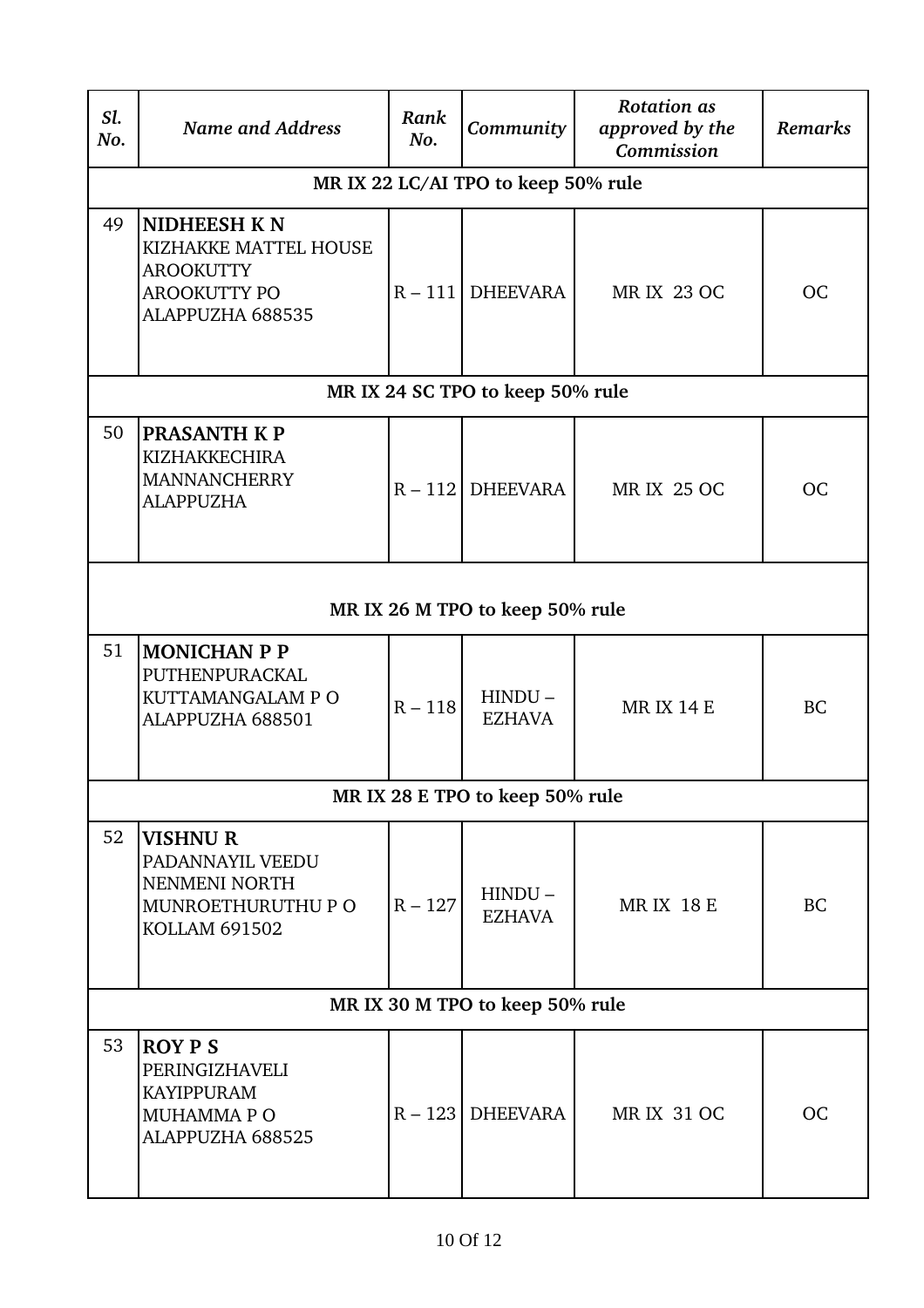| Sl.<br>No. | <b>Name and Address</b>                                                                              | Rank<br>No.      | Community                        | <b>Rotation</b> as<br>approved by the<br>Commission                                              | <b>Remarks</b> |
|------------|------------------------------------------------------------------------------------------------------|------------------|----------------------------------|--------------------------------------------------------------------------------------------------|----------------|
| 54         | <b>VARKEY S</b><br><b>VALLEZHATHU VELI</b><br>VAYALAR P O, CHERTHALA<br>ALAPPUZHA 688536             | $R - 219$        | <b>LATIN</b><br><b>CATHOLICS</b> | MR IX 22 LC/AI TPO<br>now satisfied                                                              | <b>BC</b>      |
|            |                                                                                                      |                  | MR IX 32 SC TPO to keep 50% rule |                                                                                                  |                |
| 55         | <b>MURALIKRISHNAN M</b><br><b>ASWATHY</b><br>PERUMPALAM<br>PERUMPALAM PO,<br>ALAPPUZHA 688570        | $R - 124$        | $\left( \cdot \right)$           | <b>MR IX 33 OC</b>                                                                               | OC             |
| 56         | <b>NOUSHAD V M</b><br><b>VELLECHIRA</b><br><b>AROOKUTTY</b><br>VADUTHALA JETTY /<br>ALAPPUZHA 688535 | $R - 5$<br>(S/L) | ISLAM-<br><b>MUSLIM</b>          | NJD Compensation to<br>MR VIII 6 M advised<br>on 02.05.2017 now<br>satisfied                     | <b>BC</b>      |
| 57         | <b>SAJITH A U</b><br><b>ALACKAL</b><br><b>MUHAMMAPO</b><br>ALAPPUZHA 688525                          | $R - 134$        | $HINDU -$<br><b>EZHAVA</b>       | NJD Compensation to<br>MR VIII 78 E advised<br>on 02.05.2017 now<br>satisfied                    | <b>BC</b>      |
| 58         | <b>SUMESH K G</b><br><b>SEEMA VILASAM</b><br><b>MUHAMMA</b><br><b>MUHAMMA PO</b><br>ALAPPUZHA 688525 | $R - 3$<br>(S/L) | $SC -$<br><b>CHERAMAR</b>        | MR IX 24 SC TPO<br>now satisfied. NCA<br>Compensation to MR<br>VII 44 ST/NCA/SC.<br>No ST/NCA/SC | <b>BC</b>      |
|            |                                                                                                      |                  | MR IX 34 E TPO to keep 50% rule  |                                                                                                  |                |
| 59         | <b>SIBITS</b><br>THEKKENIKARTHIL, 203<br>ERAMALLOOR, CHERTHALA<br>ALAPPUZHA 688537                   |                  | $R - 125$ DHEEVARA               | <b>MR IX 35 OC</b>                                                                               | <b>OC</b>      |